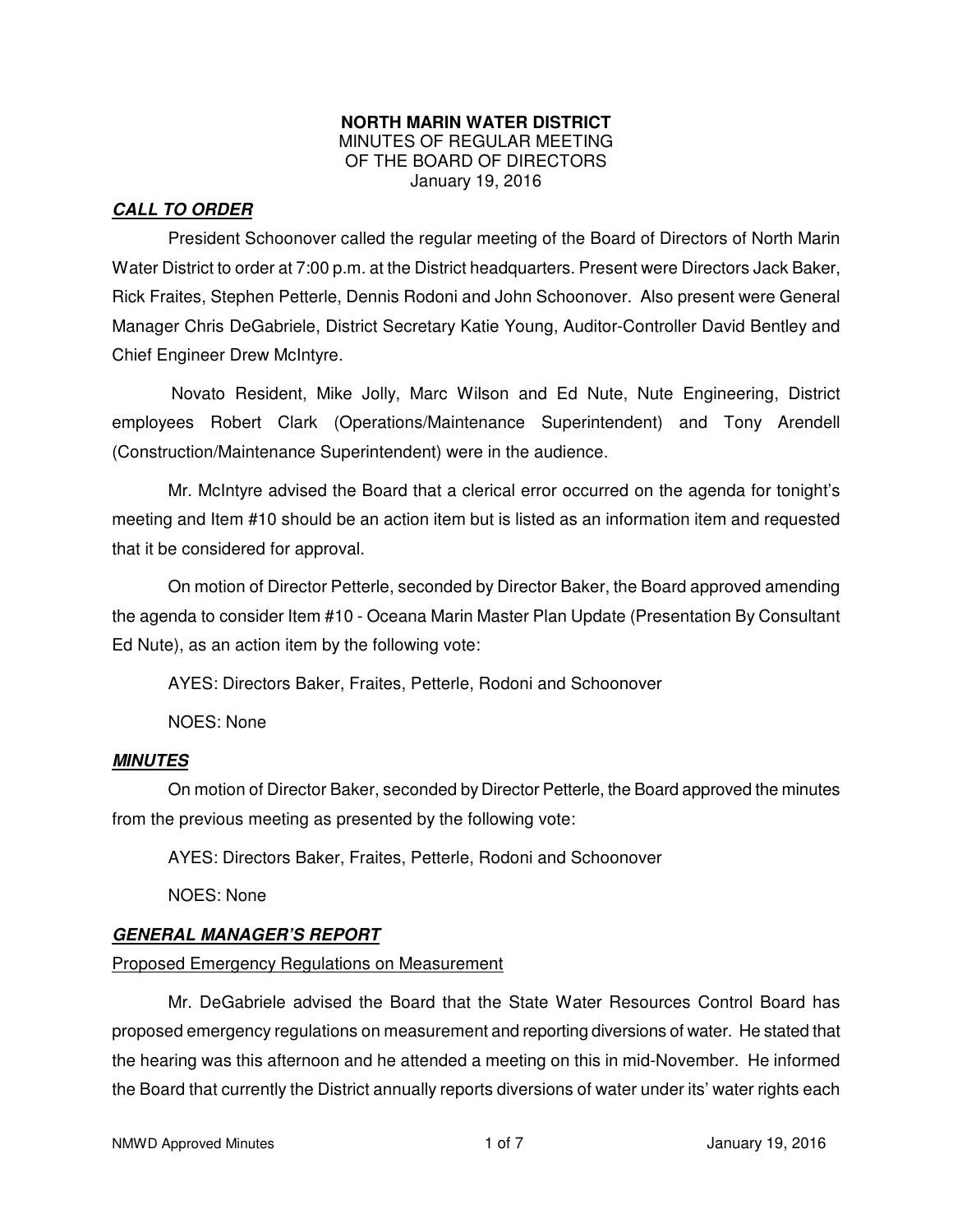July 1<sup>st</sup>, on a monthly time step and stated that the proposed regulations wouldn't change necessarily the reporting frequency, but the timing would be moved up by 3 months. Mr. DeGabriele advised the Board that the District currently maintains daily data on diversion and that will continue to suffice in West Marin, but at Stafford Lake the District will be required to keep an hourly record. He noted that it's not likely the District will have to report on that time scale unless there is some acute shortage, where there is not enough water to meet all diverter needs, thus he does not think it is a likely scenario in West Marin or Novato.

#### Emergency Urban Water Conservation Regulations

 Mr. DeGabriele advised the Board that late Friday the State Water Resources Control Board (SWRCB) issued their proposed regulatory changes to extend the Emergency Urban Water Conservation Regulation. He noted that comments are due by noon next Thursday and the SWRCB hearing will be on February  $2^{nd}$ . He informed the Board that the only previous District comment reflected in the proposed changes is that savings in excess of the conservation standard from June 15 through February can be carried over into the extended period. He stated that even though it appears the District will have sufficient water supply this year, the State required conservation mandate will likely continue.

#### Oceana Marin Homeowners Association Meeting

 Mr. DeGabriele advised the Board that he and Mr. McIntyre attended the Oceana Marin Homeowners Association meeting on Saturday and commented on the great attendance. He advised the Board that they provided the homeowners with a financial update and talked about the Thanksgiving Day force main break and spill. Mr. McIntyre updated the homeowners about the Master Plan Update and a pertinent question by Ocean Marin Association Board member Dick Kapash asked how they can afford the projects identified. Mr. DeGabriele responded that the projects would be scheduled over a number of years depending on priority and likely be debt financed either through a bank loan or loan from the Novato treasury.

#### Marin Conservation League

 Mr. DeGabriele informed the Board that he and Mr. McIntyre will attend the Marin Conservation League breakfast next Friday where Armando Quintero from Marin Municipal Water District will be the speaker.

#### **OPEN TIME**

President Schoonover asked if anyone in the audience wished to bring up an item not on the agenda and there was no response.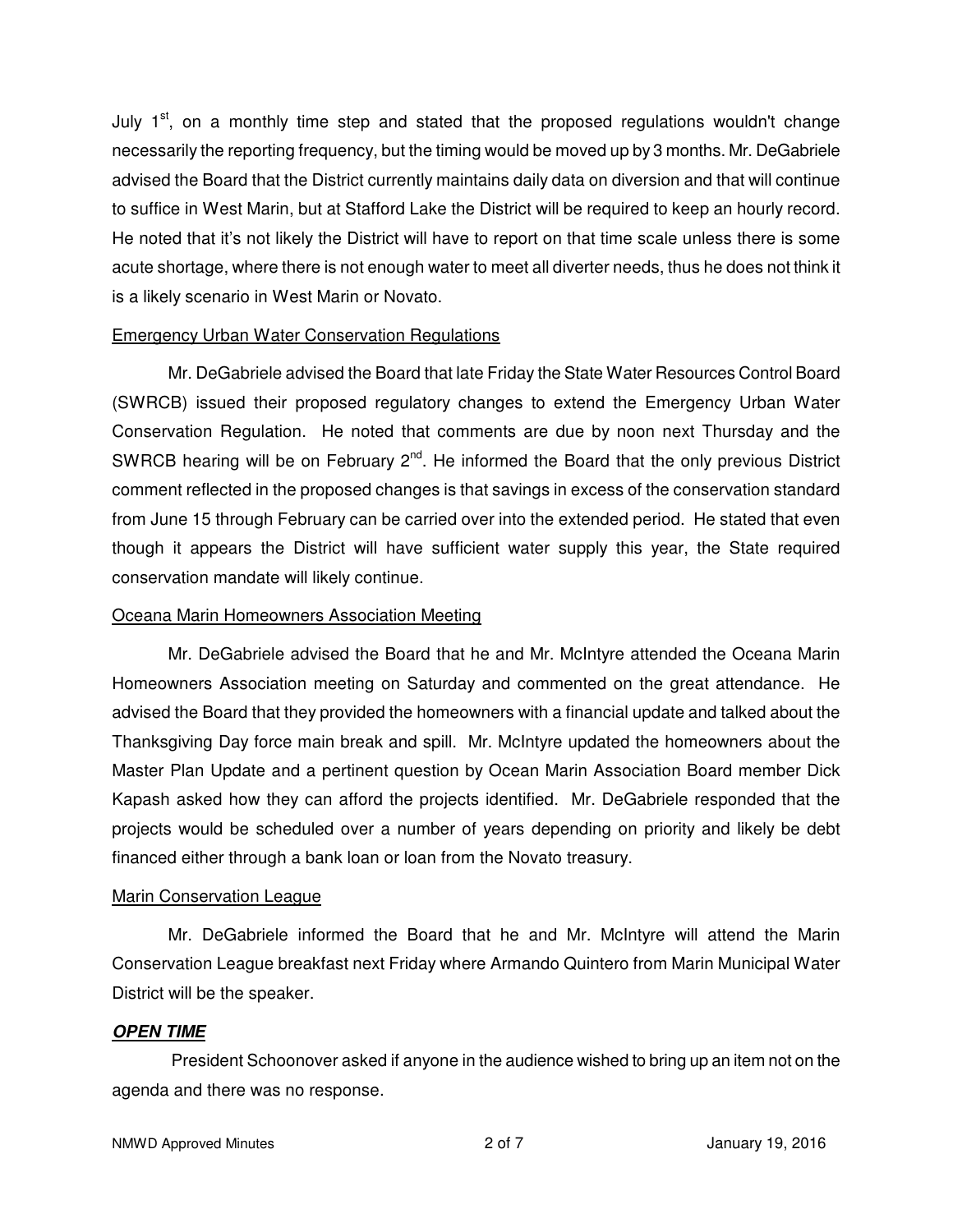### **STAFF / DIRECTORS' REPORTS**

President Schoonover asked if staff or Directors wished to bring up an item not on the agenda and there was no response.

## **QUARTERLY FINANCIAL REPORT**

Mr. Bentley provided the Quarterly Financial Report to the Board. He informed the Board that in the Novato System there was a net income of \$463K and that the District was in the black through the first 6 months of the Fiscal Year. He noted that reduced water sales impacted the revenue (down 13% from the budget for first 6 months in Novato). Mr. Bentley stated that 33% of the Capital Improvement Project budget was expended and the Central Service Area Recycled Water Project will not expend all of budgeted money this Fiscal Year. He stated that Novato cash balance was down \$2.4M from one year ago, principally for Aqueduct Energy Efficiency Project costs, but CalTrans owes the District that much in project reimbursement costs.

Mr. Bentley stated that in the Recycled Water system, consumption was down 3% and that the revenue has stayed flat. He informed the Board that the cash balance was \$1.3M at the end of December.

Mr. Bentley advised the Board that in the West Marin system, consumption was down 7% and expenses were down 6%. He noted that 50% of the Capital Improvement Project was expended and that at the end of December, West Marin had a cash balance of \$1.1M.

Mr. Bentley informed the Board that in the Oceana Marin system, revenue went up 5% because of the rate increase and expenses increased 23% over the last year. He stated that at the end of December there was a cash balance of \$416K due to sewer service charges collected with property taxes.

#### **MONTHLY PROGRESS REPORT**

Mr. DeGabriele reviewed the Monthly Progress Report for December. He stated that water production in December is down 25% compared to December 2013 and for the fiscal year to date down 30%. He advised the Board that West Marin water production also meets the State's required 25% reduction. Mr. DeGabriele informed the Board that as of Monday, Stafford Lake held just over 2,500AF (60% of capacity), Lake Sonoma nearly 210,000AF (86% of water supply pool) and Lake Mendocino at 59,000AF (90% of the target storage curve). He advised that in Oceana Marin, the effluent flow is down by one half compared to last year, due to less rainfall this December than last. He noted that freeboard in both the storage and treatment pond are in good shape in this winter season. Mr. DeGabriele informed the Board that during December the District has had several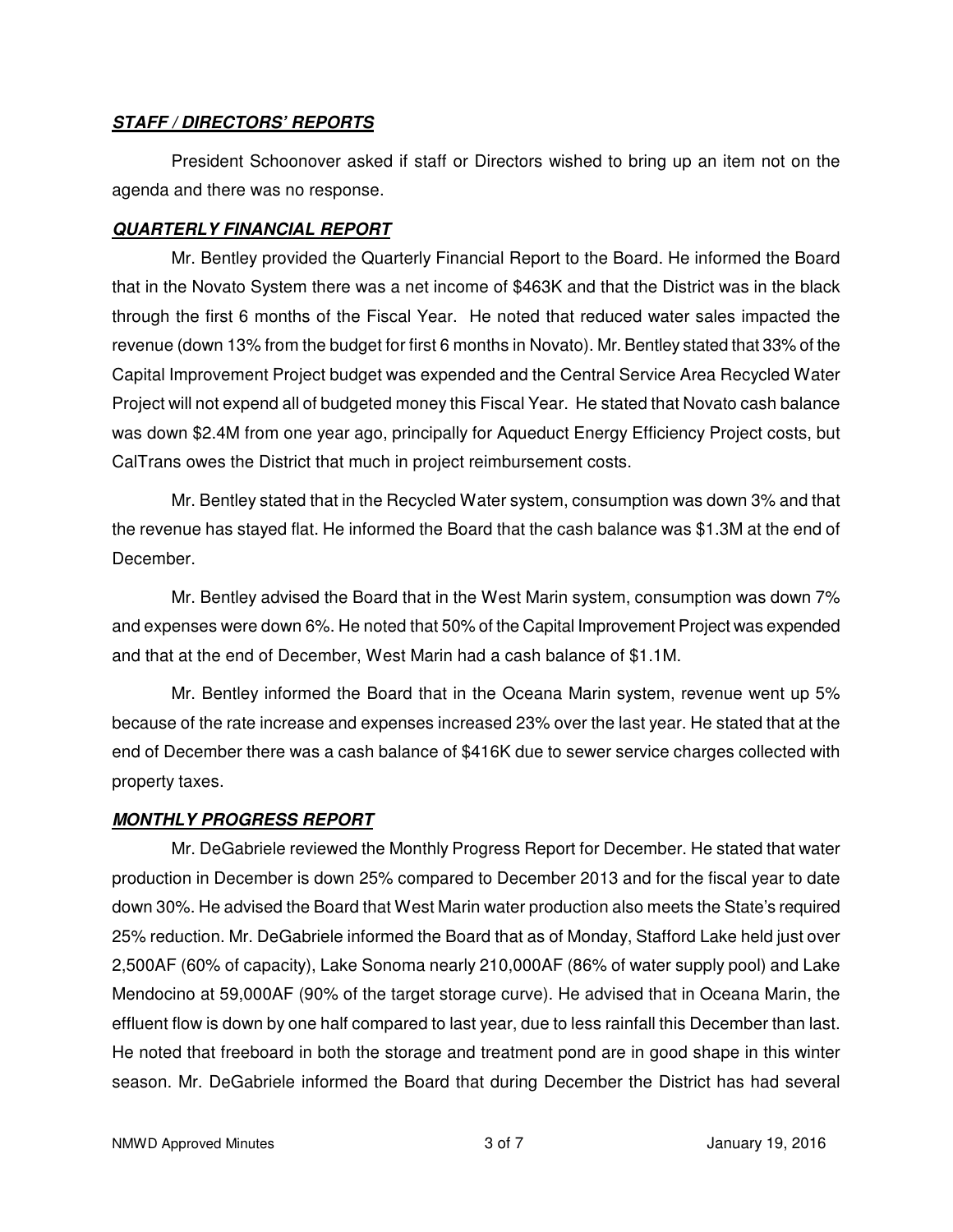brown water complaints in Novato and that staff believes hydrant use may be the culprit. He stated that the Engineering Department has initiated conversations with both the City of Novato and Novato Sanitary District so they use District hydrants appropriately.

Mr. Bentley reported the District's treasury portfolio holds \$11.8M, earning 0.6% interest.

## **ACTION CALENDAR**

# **QUITCLAIM EXISTING UNUSED EASEMENT IN TRADE FOR NEW EASEMENT AT 825 DELONG**

Mr. McIntyre advised the Board that staff is proposing quitclaiming an existing unused easement; in trade for a new easement at 825 DeLong Ave. He stated that the original easement was conveyed to the District from the Novato Water Company in 1948 and contains an abandoned pipeline that has not been used for over 50 years. He noted that the property owner is retrofitting the historic Silva-Kuser house, constructed in 1903 and the abandoned pipeline and easement conflicts with approved grading plans for the renovation project. Mr. McIntyre stated that the old 6-ft wide easement was quitclaimed in trade for a new 10-ft wide easement, which avoids the construction work.

On motion of Director Petterle, seconded by Director Fraites, the Board approved quitclaim for APN 153-064-21 and authorized the General Manager to execute said quitclaim and approved Resolution 16-05 entitled: "Authorization of Execution of Quitclaim Deed to Elayne Miller" by the following vote:

AYES: Directors Baker, Fraites, Petterle, Rodoni and Schoonover

NOES: None

# **NEW HIRES FOR THE ASSISTANT DISTRIBUTION AND TREATMENT PLANT OPERATOR POSITION**

Mr. DeGabriele advised the Board that staff is recommending the hiring of two Assistant Distribution and Treatment Plant Operators to backfill the position of recent retiree Vernon Stafford. He noted that staff initially solicited for a journeyman treatment plant operator but there was not a good candidate response. He informed the Board that Robert Clark and his staff interviewed many candidates for the Assistant Distribution and Treatment Plant Operator Position and also took each candidate on a tour of the Treatment Plant with staff employees, Jeff Corda and Dan Garrett, which provided a chance to get to know the candidate better. He advised the Board that Robert feels he has two good candidates for the position.

Director Baker asked about the response of the initial posting of the journeyman treatment plant operator. Mr. DeGabriele explained that the qualifications of the operator, such as a Grade 3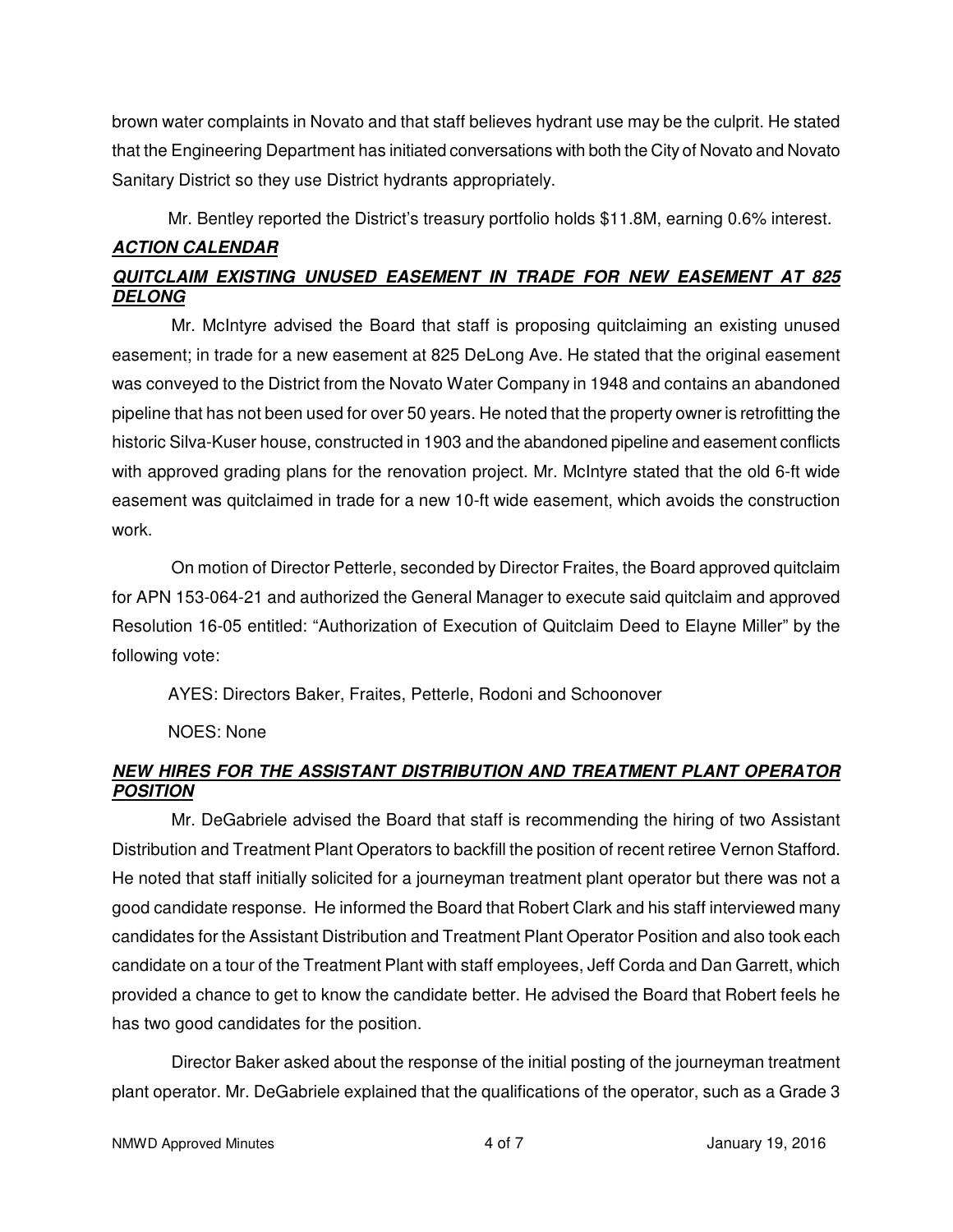treatment and distribution certificate from the State is probably asking more than the pay scale provided and the cost of living in Marin has some impact as well.

 On motion of Director Fraites, seconded by Director Baker, the Board authorized employment of two Assistant Distribution & Treatment Plant Operators by the following vote:

AYES: Directors Baker, Fraites, Petterle, Rodoni and Schoonover

NOES: None

### **PIPEWORKER PROMOTION**

Mr. DeGabriele advised the Board that Adam Breit, who currently is Assistant Pipeworker, is a solid worker and is very qualified in his position. He stated that he is available for a step increase and staff is requesting the Board authorize promotion of Adam to Pipeworker beginning step as he is already completing the duties of such position. He noted that with the promotion there will be a Pipeworker on each construction crew.

On motion of Director Baker, seconded by Director Rodoni, the Board promoted Adam Breit to the Pipeworker position by the following vote:

AYES: Directors Baker, Fraites, Petterle, Rodoni and Schoonover

NOES: None

# **OCEANA MARIN MASTER PLAN UPDATE (PRESENTATION BY CONSULTANT ED NUTE)**

The Board received a presentation from Ed Nute of Nute Engineering on the Oceana Marin Waste Water System 2015 Master Plan Update. Mr. Nute reviewed build out projections, the discharge requirements and issues for the District to consider in planning for the future. He reviewed statistics, conditions and recommended improvements including cost estimates and priority of collection system, pump station, force main, treatment/storage pond and disposal field improvements. The cost of the recommended improvements total \$3.1M. Mr. McIntyre advised that District staff will use the information to develop a 5-year Capital Improvement Plan and annual budgets to be approved by the Board and that the projects would be spread out to use available funds in the most effective way possible. He recommended that the 8th disposal trench be the first priority, followed by pond improvements and to continue the annual infiltration and inflow investigation and repair.

Director Baker asked if there may be any grant funding available to support the work. Staff replied that grant funding for sewer improvements is administered through the Regional Board and is usually subsequent to some corrective order and that to-date District staff has not pursued grant solicitation but will explore the opportunity in the future.

NMWD Approved Minutes and the state of the state of 5 of 7 Tangle 19, 2016 and the state of the state of the state of the state of the state of the state of the state of the state of the state of the state of the state of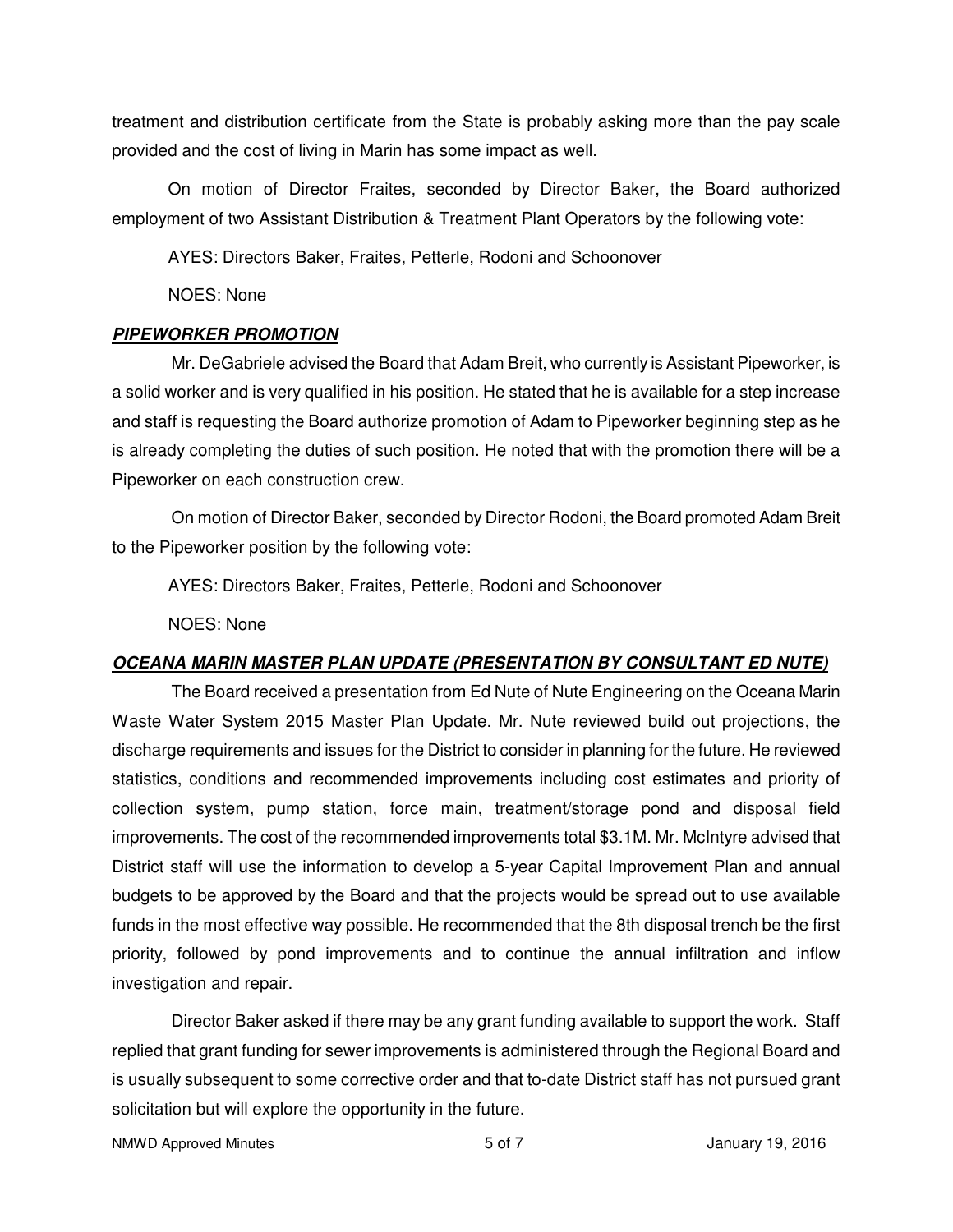On motion of Director Rodoni, seconded by Director Baker, the Board accepted the Oceana Marin Wastewater System 2015 Master Plan Update final report by the following vote:

AYES: Directors Baker, Fraites, Petterle, Rodoni and Schoonover

NOES: None

The Board thanked Mr. Nute for his presentation and completion of the report.

## **INFORMATION ITEMS**

## **MARIN LAFCO COUNTYWIDE WATER SERVICE STUDY FINAL REPORT – NMWD COMMENTS**

Mr. DeGabriele provided the Board information on the Marin LAFCo Countywide Water Service Study Final Report. He stated that comments are consistent with those submitted to LAFCo in September 2015, as limited changes have been made to the final report. He informed the Board that the final report does reference documentation provided by the District that overall system water demands have decreased over the past 20 years both in Novato and West Marin. Mr. DeGabriele advised that last Thursday, Marin LAFCo tentatively accepted the final report as written, subject to any additional written comments received and continued the public hearing on the recommendations and determinations included in the report to be considered on February 11th. He noted that the recommendations do include deannexation of District territory in the Marshall area of West Marin and the overlapping territory in Inverness with Inverness Public Utilities District. He stated that additionally, the report recommends extending the District's sphere of influence to include the District's outside service customers both in West Marin and into Sonoma County. He noted that the report recommends that LAFCo consider advocating for community wastewater systems in the small West Marin communities. Mr. DeGabriele informed the Board that District staff has argued that this water study did not evaluate any wastewater issues and that last recommendation is out of place in this process.

Director Rodoni advised that Marin LAFCo and the District may hear more from the East shore Planning Group about the LAFCo recommendation to deannex the District's territory in the Marshall area, as it is now recommended in the LAFCo water study.

# **WEST MARIN WATER OUTSIDE DISTRICT WATER CONSUMPTION (2011-2015)**

The Board received an update on water service provided to customers residing outside the West Marin water service boundaries. There are 13 West Marin customers residing outside the District's boundaries and cumulatively they use 7% of the West Marin potable water supply. These outside water customers are subject to a commodity rate that is 40% higher than the rate paid by customers within the District boundaries.